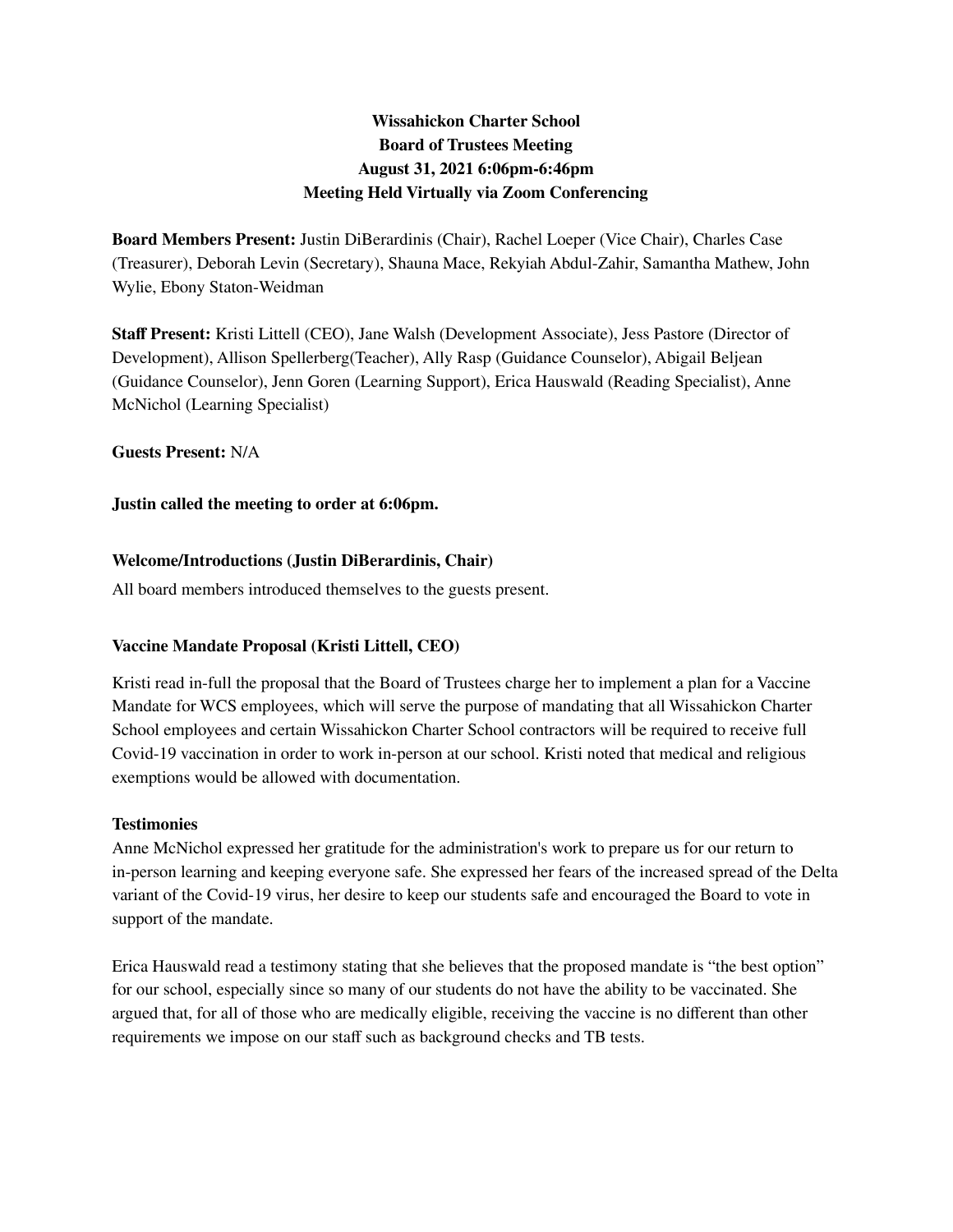Jenn Goren also spoke in support of the mandate. She noted that the vaccine has been scientifically proven to be safe and effective and believes that having all of our staff vaccinated will keep us in school for longer and allow our students a well-deserved "sense of normalcy."

Ally Rasp thanked the administration and Board for their transparency around this discussion and shared her support for the proposal. She believes that this requirement will allow her to better protect her family, including her young daughter.

Justin read a testament from Paul Vande Stouwe, who was unable to attend the meeting. A copy of his written testimony has been attached.

Allison Spellerberg "echoed" the previous statements, expressing her support for the mandate in order to keep our school community and our families safe.

Abigail Beljean spoke in support of the mandate, believing that it is the employees' obligation to take "every possible step" to keep our students safe.

Justin then opened the discussion to members of the Board.

Board Member Samantha Mathews asked Kristi how this proposal has been communicated to the staff and asked if there was any additional feedback received from staff beyond what was expressed during this meeting. Kristi noted that she emailed all staff sharing her intention to present this proposal to the board. Kristi heard from about 20 members of staff, some in her office hours and others by email. Out of the 20, 16 expressed support, 3 expressed personal concern in particular regarding their religious beliefs, and the other person who attended the office hours did not express an opinion.

Shauna Mace expressed gratitude to Kristi for her work to keep the staff and students safe.

Ebony Staton Weidman noted that the science behind the efficacy and safety of the vaccines has been continually proven. She expressed her belief that the mandate will help Wissahickon be stewards of our global community, and that vaccination and masks are the best way to reduce transmission and the severity of the response should someone still become infected.

Justin called for a motion to consider the proposal. Ebony made a motion and Charles seconded.

Eight Board Members voted in favor of the Wissahickon Charter School Mask Mandate and one member abstained. The vote was approved.

## **A motion to adjourn was led by Debbie and seconded by Rachel. Motion to adjourn approved unanimously. The meeting adjourned at 6:46pm**